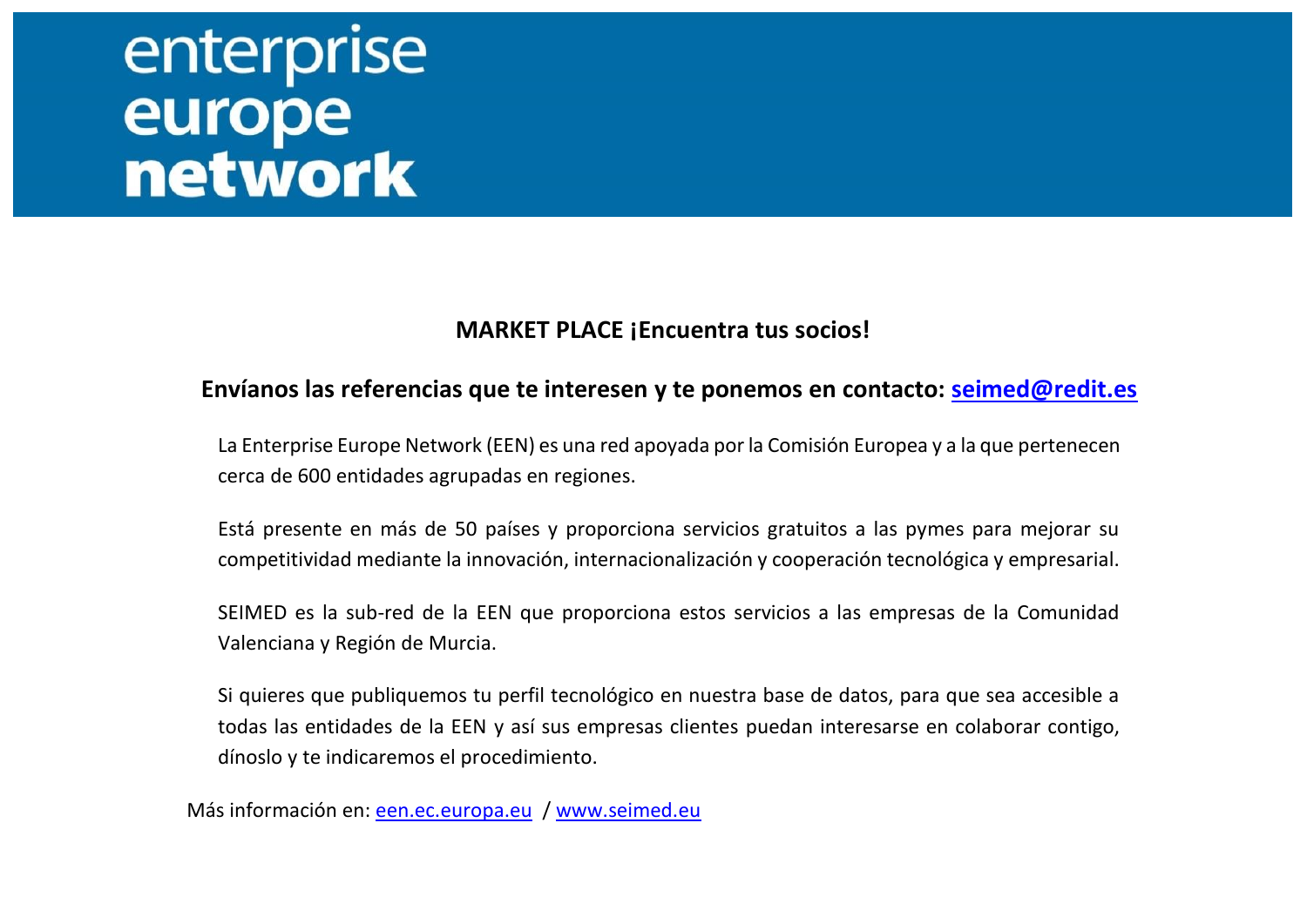### **LIFE PARTNER SEARCH: WASTE WATER TREATMENT PARTNERS** RDES20190424001



A Spanish University is preparing a project proposal under the LIFE programme. The project aims to prove the feasibility of an ecological system of wastewater tertiary treatment for water reuse. The project is addressed to areas with water scarcity. They are looking for wastewater treatment plants and other partners in the Mediterranean region with relevant expertise to join the project and contribute to the implementation of the technology within a research cooperation agreement.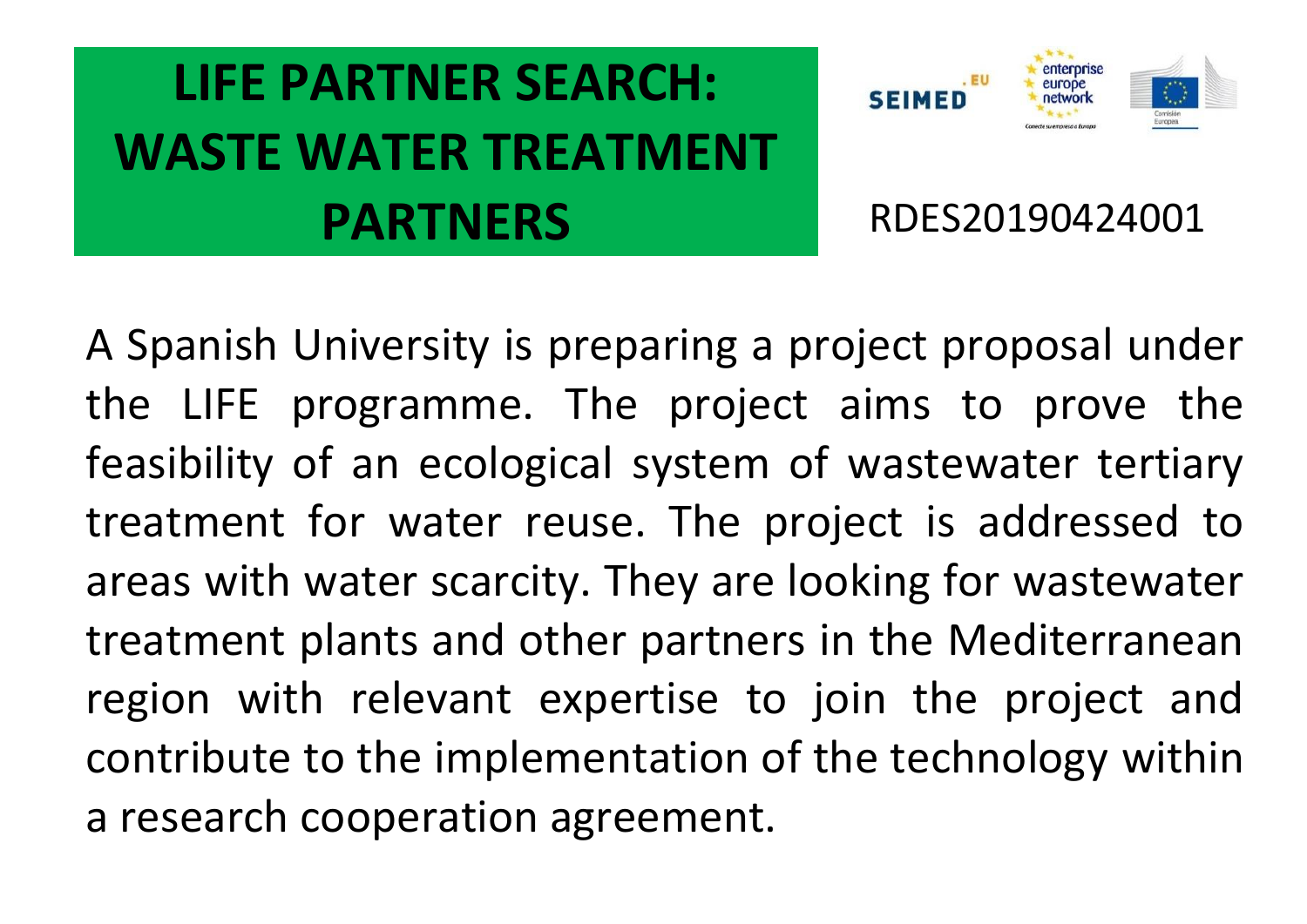# **PARTNERS SOUGHT FOR ITS ODOUR REMOVAL OF LIVESTOCK EXCRETION RDKR20190201001**



A Korean company specialized in microalgae technology wants to proceed joint research with odour removal of livestock excretion such as pig, ox, poultry dropping applying microorganism and production of natural manure and feed. By entering the EU market through research cooperation agreement, the company wishes to provide pleasant environment and economic advantages to livestock breeders with a proposal of Eurostars2 and Eureka.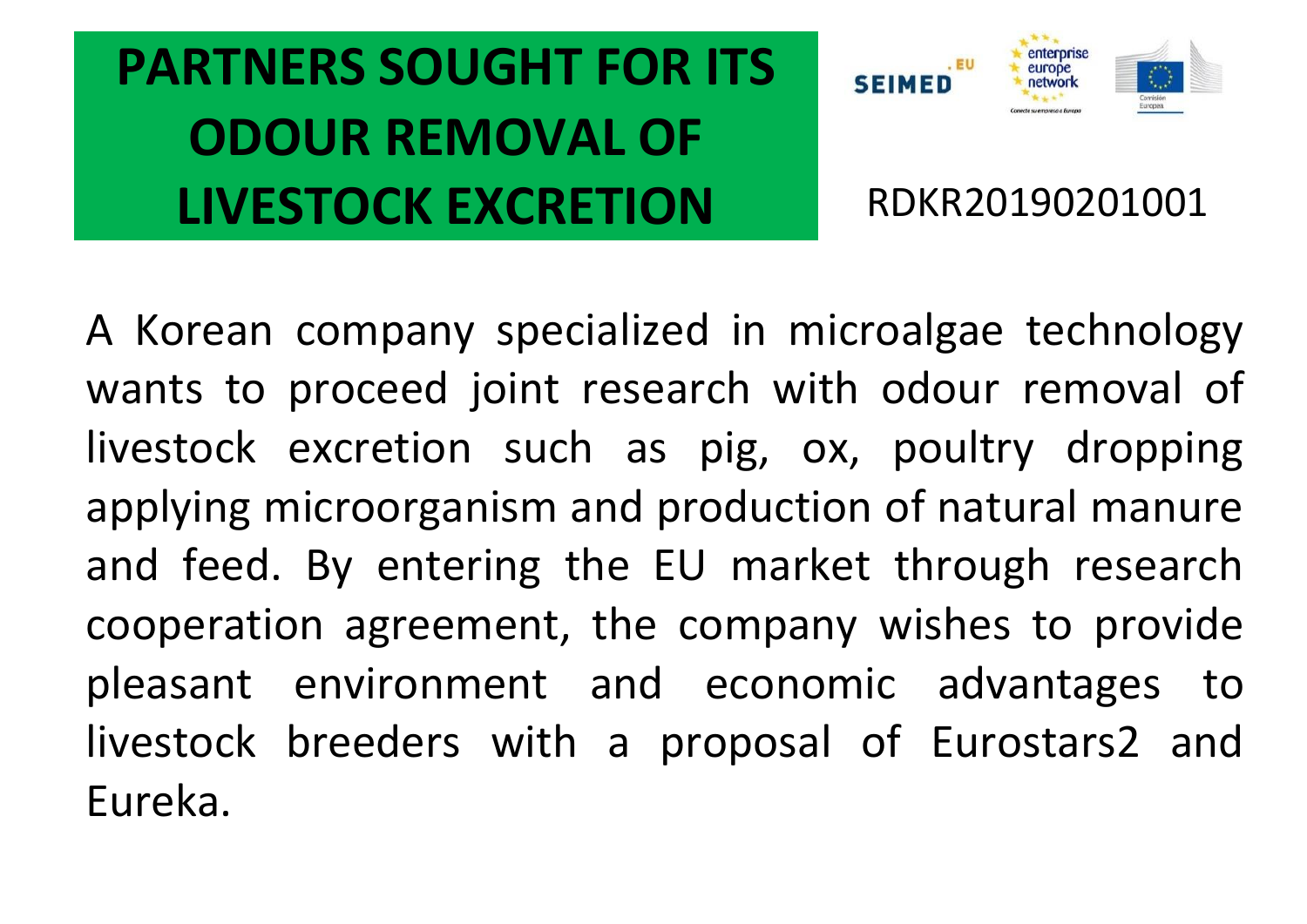**LOOKING FOR A PARTNER ON RECYCLING, REUSE AND VALORIZATION OF WASTE STREAMS**



TRNL20181211001

The Dutch company has an innovation center that facilitates, implements and accelerates innovations in the field of waste and resources and is searching for innovative technologies for recycling, reuse and valorisation, outside its home market. The cooperation type is depending on the type of techonology and the cooperation sought. The type of cooperation possible are commercial- , financial-, license-, services- and joint venture agreeement.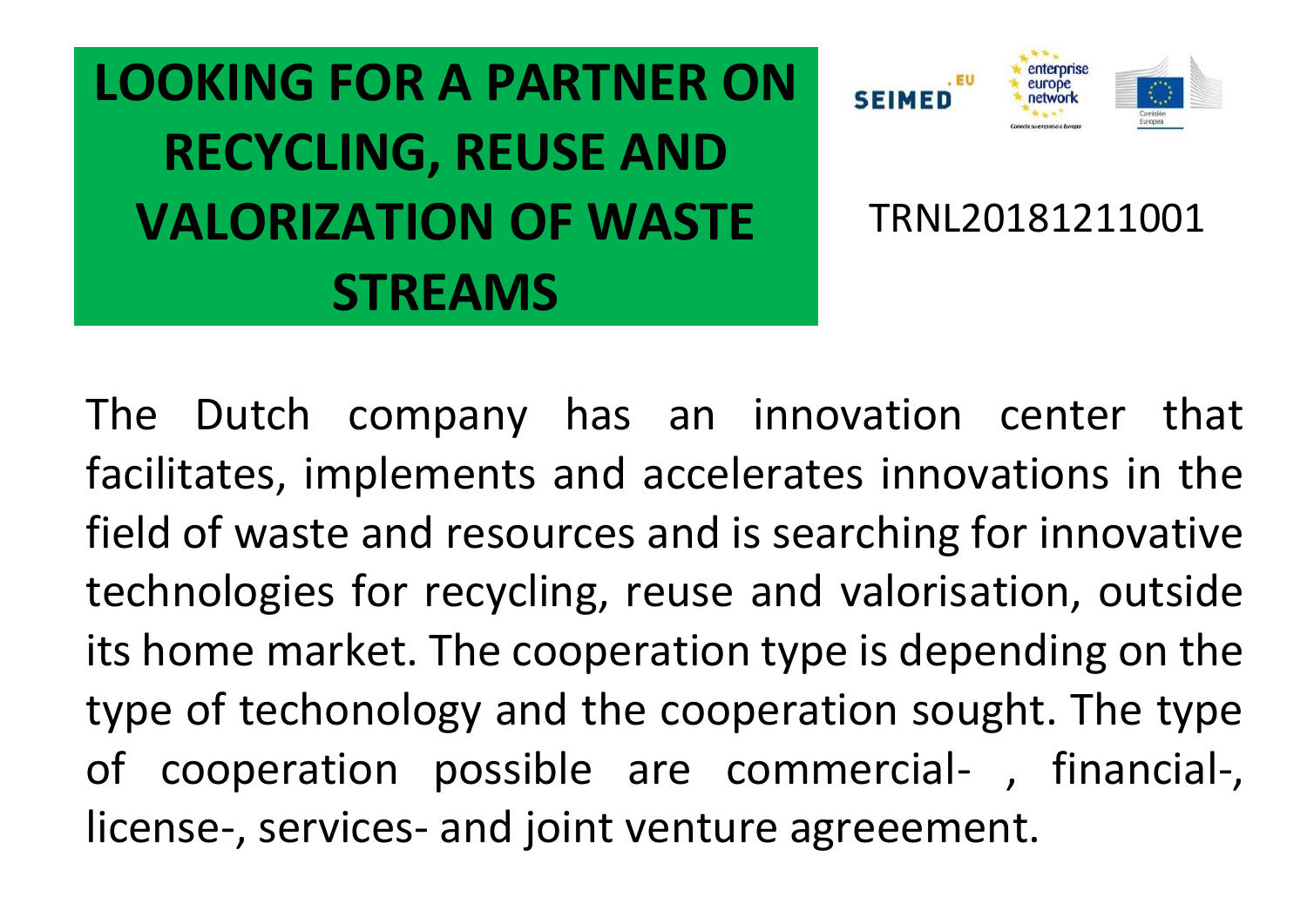# **REQUEST FOR A NON-INVASIVE WASTE DETECTION TECHNOLOGY** TRLT20190130001



A public organisation in Lithuania is seeking for a technology allowing to detect hidden waste in the land using non-invasive methods. There is a growing efforts to protect the environment, traditional invasive sampling is time and resources sensitive, which greatly affects efficiency. It is hoped that non-invasive technology would help to gather larger samples of data and assist monitoring unlawful waste dumping activities. Ideally organisation is looking for a technology license.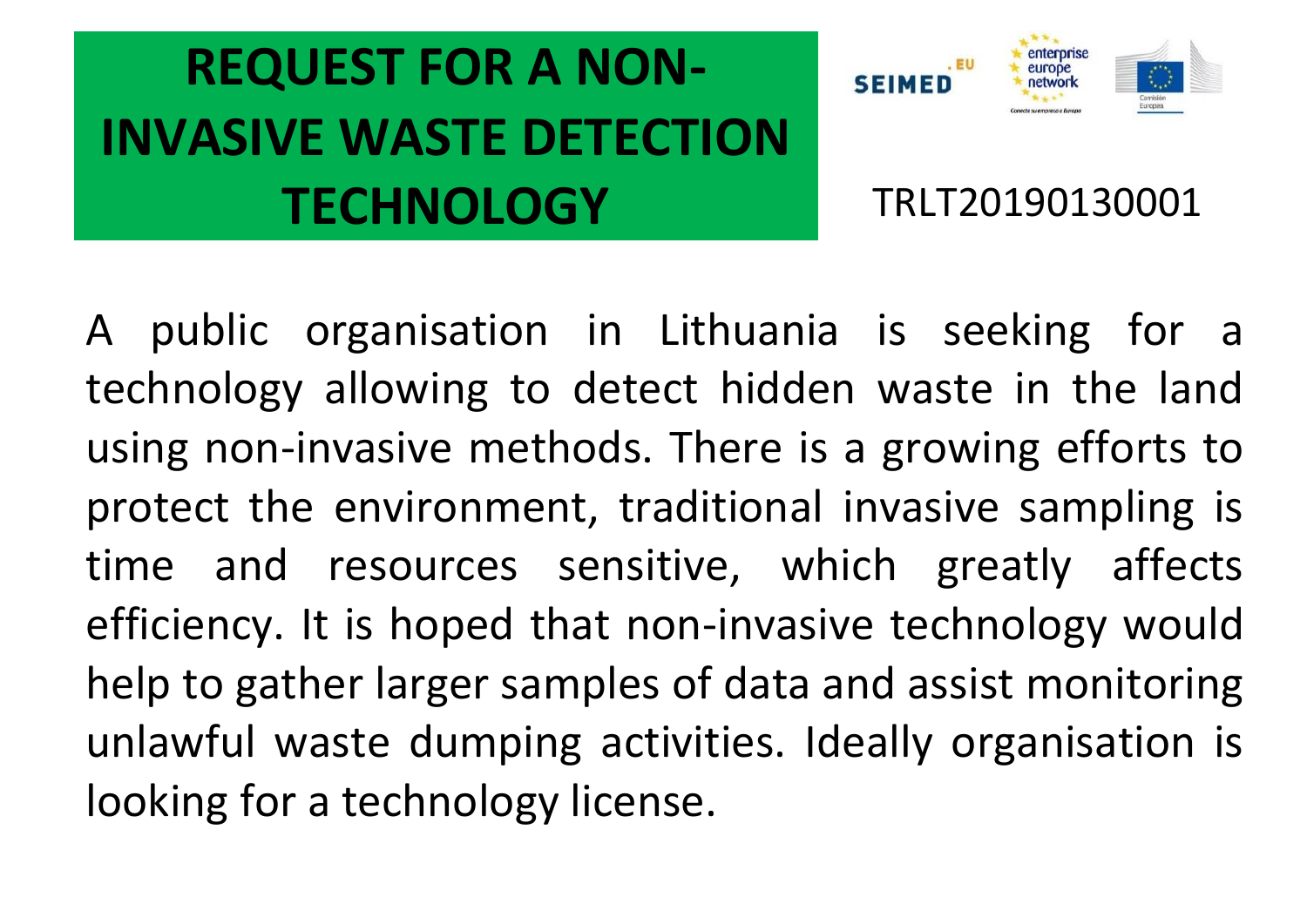



TRNL20190402001

A Dutch company is a leading technology development company and forerunner in renewable chemistry. The company developed a process that converts non-food plant-based feedstock into industrial sugars and lignin. The company is looking for novel technologies, applications and ideas for the lignin that would bring added value and strengthens the circular economy. This request is part of an open innovation challenge.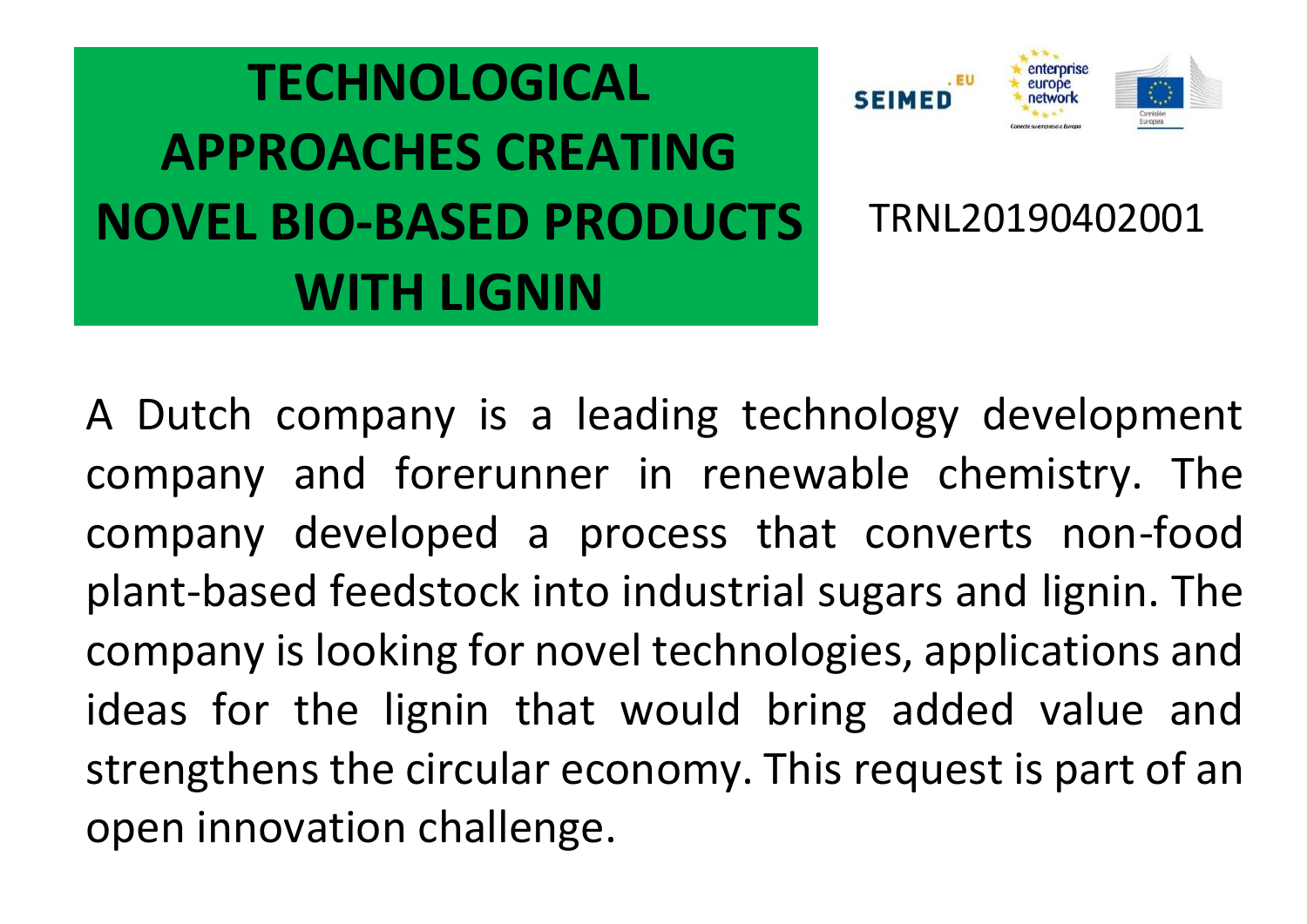**KNOW HOW IN BIOGAS AND FERTILIZER PRODUCTION PLANTS TO COLLABORATE IN A PROJECT IN SENEGAL**



TRIT20190402001

An Italian company skilled in planning and managing urban and industrial facilities, has carried out a feasibility study regarding a biowaste recovery project aimed at fertilizer and energy production to be implemented in Dakar, Senegal. The project is expected to be funded according to the Cotonou Agreement. It is looking for companies with know how in biogas and fertilizer production plants, interested to be involved in the project activities.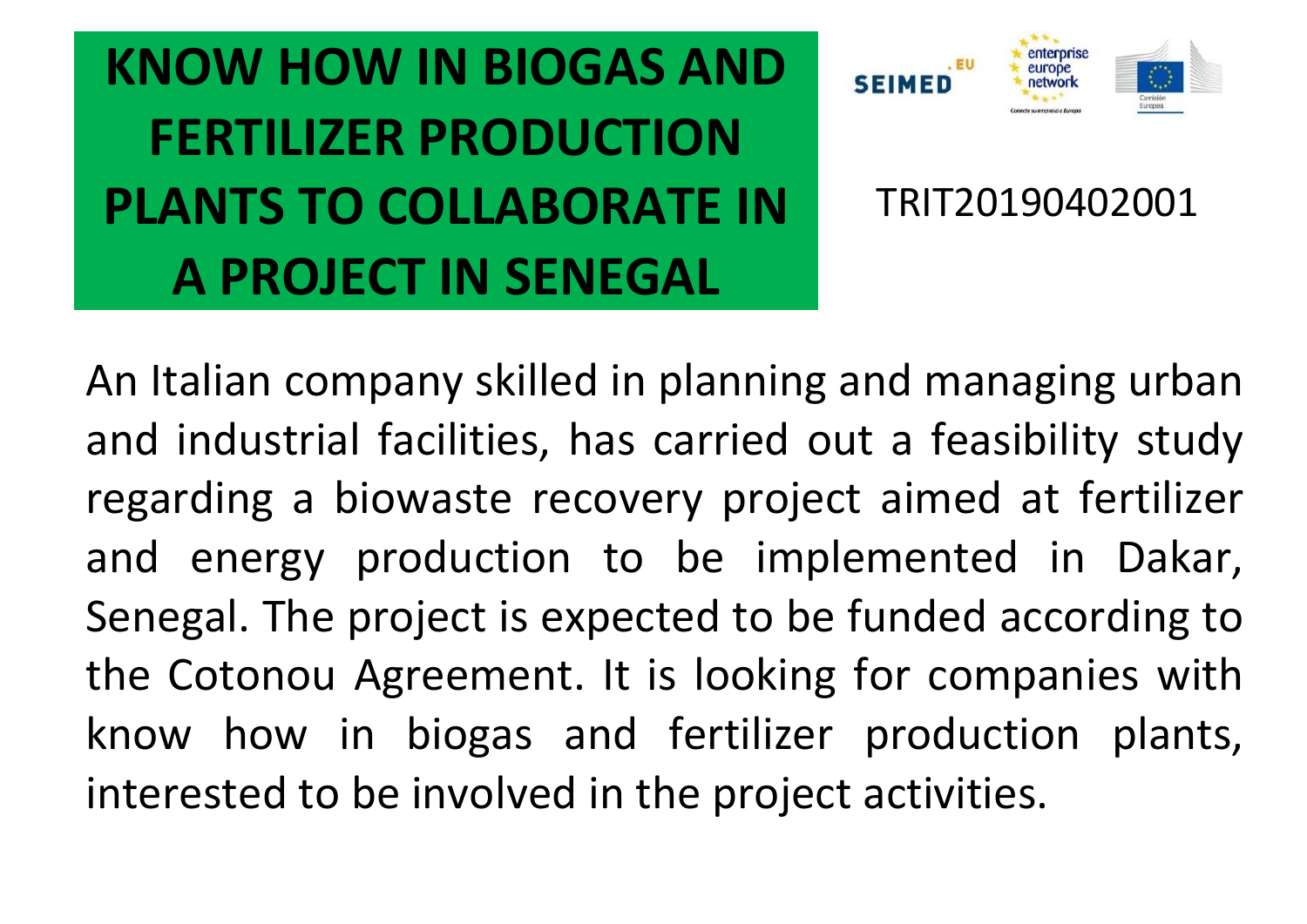**WATERPROOF AND BIODEGRADABLE MATERIAL TECHNOLOGIES SOUGHT FOR HORTICULTURE APPLICATION**



TRFR20190315001

A French SME active in the field of horticulture is looking for new technologies to improve the sustainability of their product. In particular they are interested by a material with waterproof and biodegradable properties to be used for water tanks on the one hand and also by a coating fully natural making wood waterproof.

A technical cooperation with a partner able to provide relevant material or coating is sought.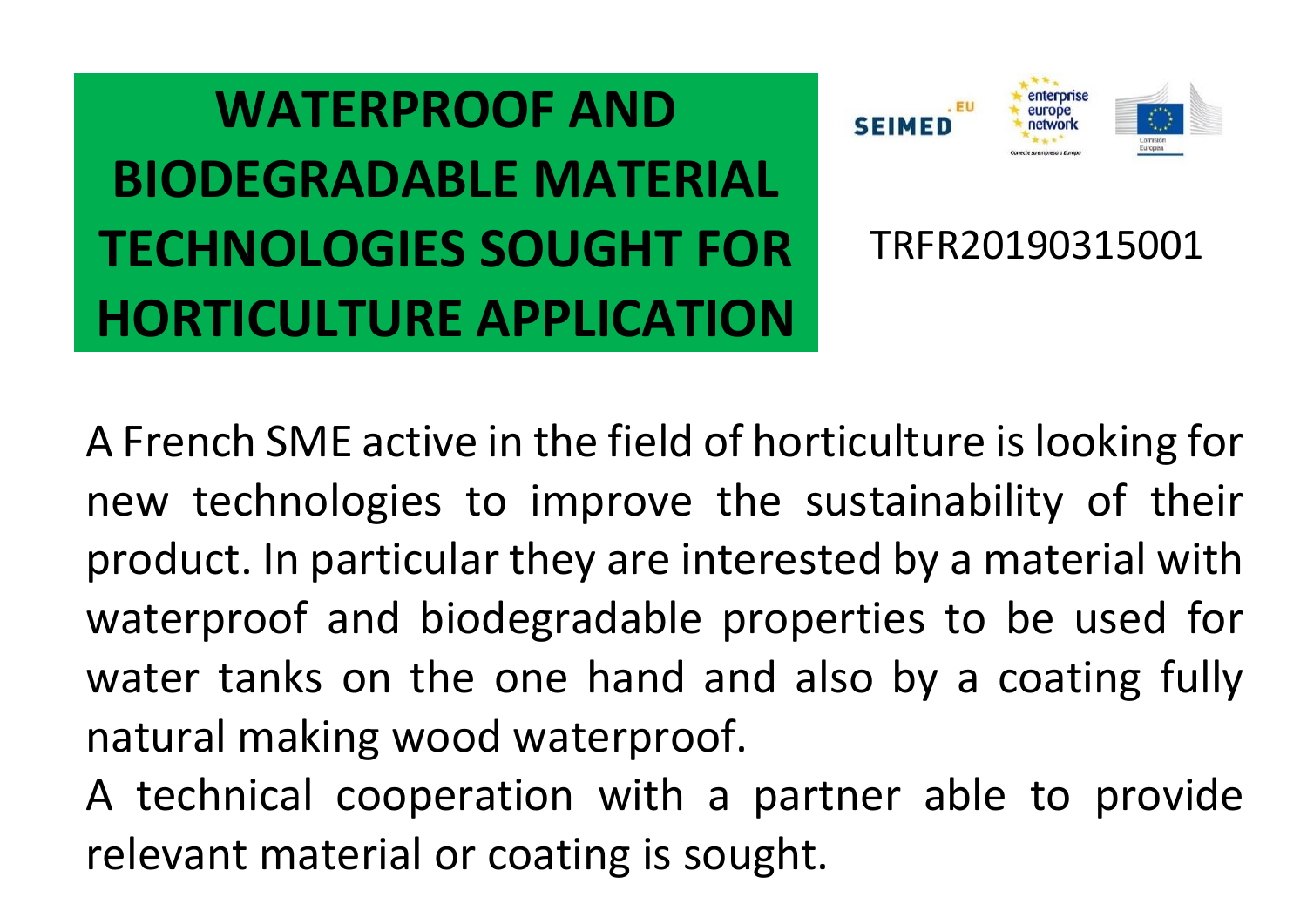**NON TOXIC INSECT GLUES TO BE TESTED AND SPREAD ON SPECIFIC MATERIALS (CARDBOARD/PLASTICS)**



#### TRBE20181107001

In the frame of a new product development, a Brusselsbased R&D company specialized in the development of ecological devices trapping domestic pests is looking for non toxic a hot-melt glue with a high-tack adhesive adapted to different insect species. The glues will be tested on different insect species. The SME seeks commercial agreement with technical support to spread the glue on specific materials (cardboard/plastics).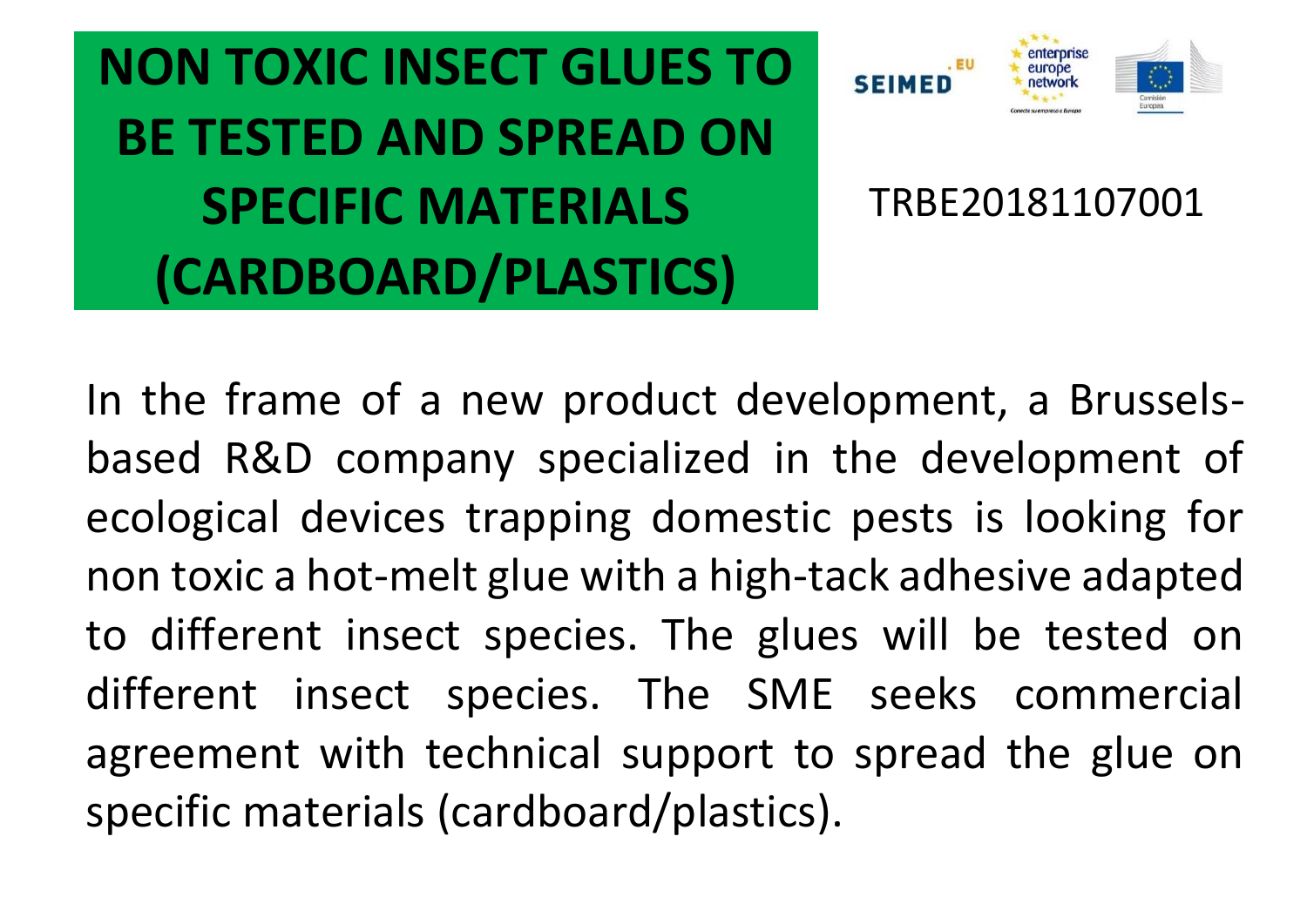**SOLUTIONS TO LOWER THE COSTS OF RENEWABLE ENERGY GENERATED ON FUTURE WIND/SOLAR FARMS**



TRNL20190410002

Dutch energy company wants to accelerate energy transition by investing in innovations that lower energy prices of off-shore wind or solar farms. Concepts are sought that can lower costs of maintenance, storage of electricity or transport of hydrogen or can increase efficiency. Especially start-ups & SMEs with early stage ideas are invited to join the online platform.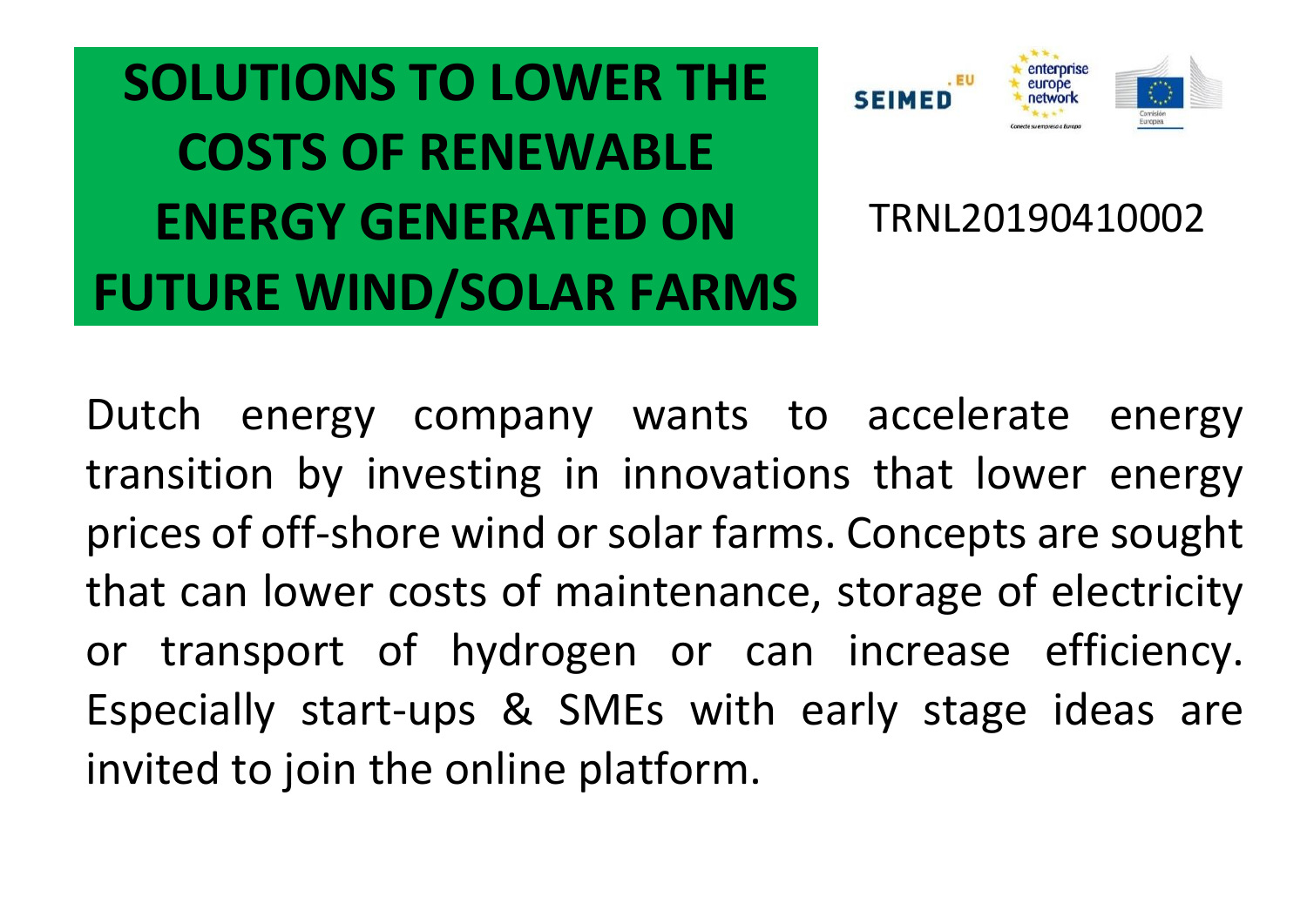# **ECOLOGICAL SEAWATER DESALINATION TECHNOLOGY FOR COMPANIES, HOTELS OR SMALL COMMUNITIES**



#### TODE20190304001

A German company developed an ecological desalination technology that ensures environment protection, resource efficiency and uses renewable energies. It can be powered by any renewable energy source without need for energy buffer systems. The produced water is of best quality and can be used for drinking and industrial purposes. The technology is interesting for plants or communities in remote areas.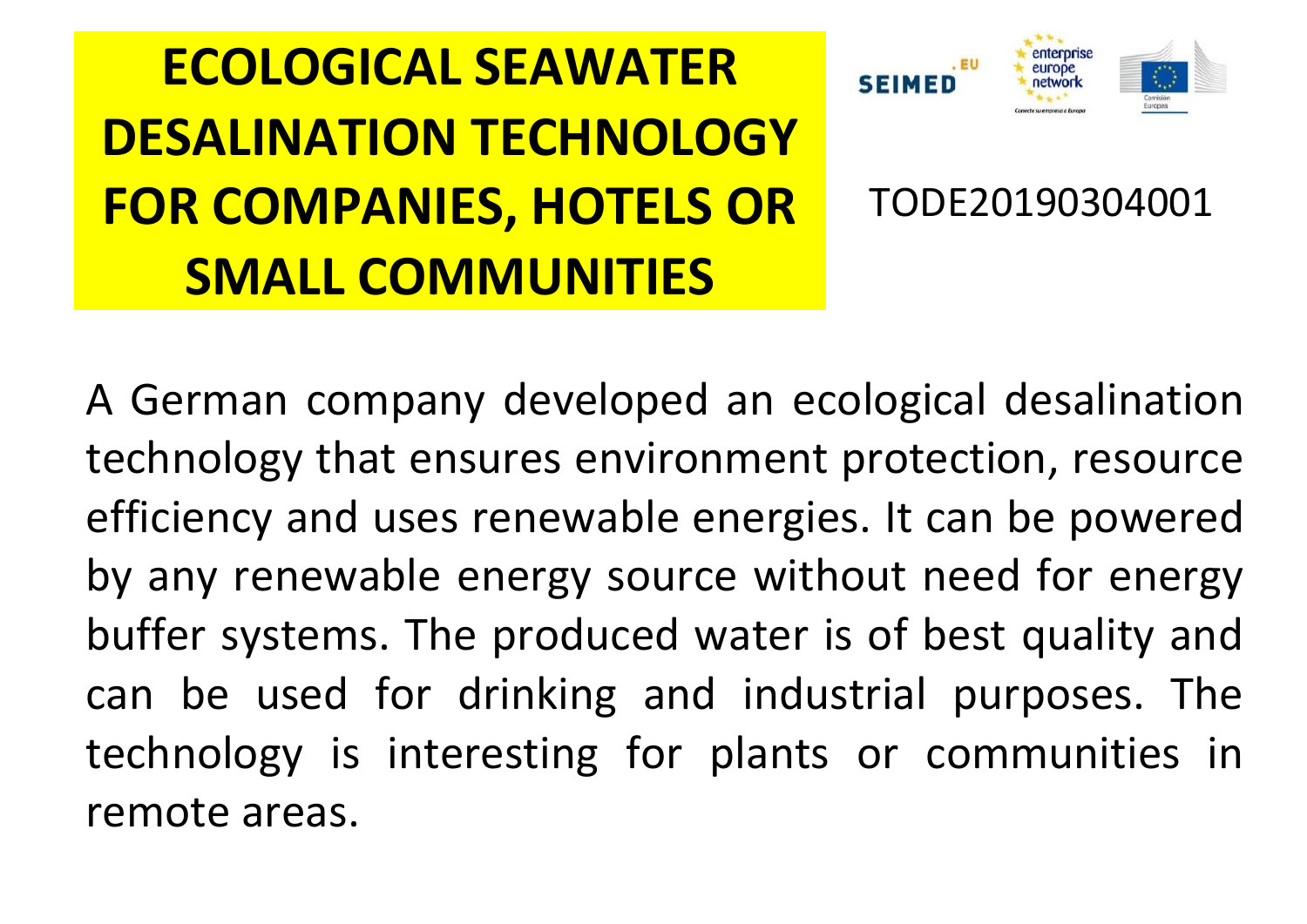**INDUSTRIAL OR PUBLIC PARTNERS TO DEVELOP A SYSTEM FOR SIMULTANEOUS PRODUCTION OF ELECTRICITY, HYDROGEN AND OXYGEN**



TOIT20190108001

An Italian private researcher patented a system to optimize the use of gas turbine to produce electricity, or pure hydrogen and oxygen. They look for companies active in gas turbine production or hydrogen and oxygen production, interested in testing the innovation under manufacturing agreement or research centers specialized in energy efficiency to further develop the idea.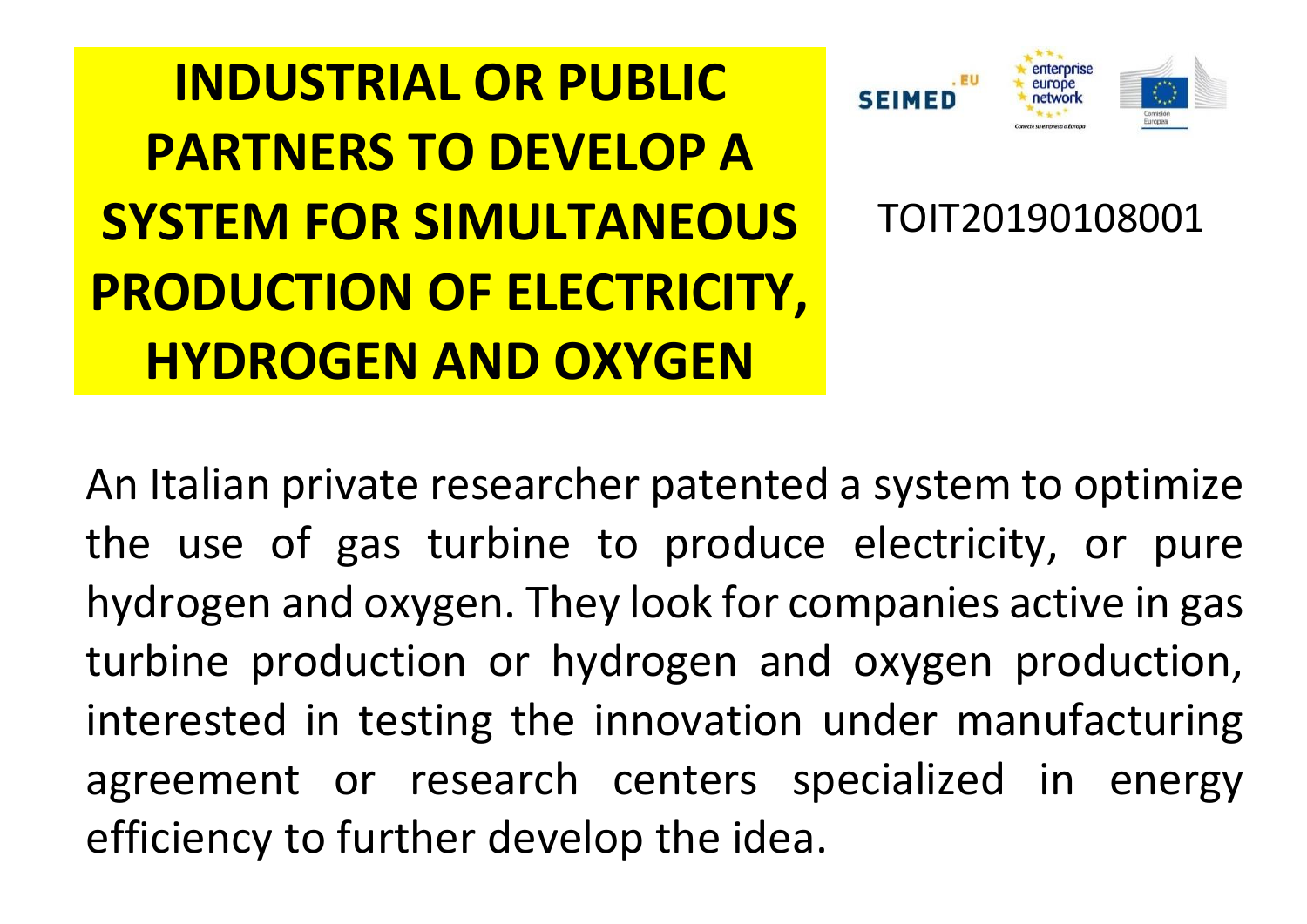# **INTEGRATED WATER RESOURCE MANAGEMENT: FROM SOFTWARE TO POLICIES** TOBE20190211001

A Belgian academic research center has developed a new integrated water resource management decision support software, used by water management stakeholders and scientists. It takes into account natural and anthropogenic loads to assess impacts on the physicochemical quality of waterbodies and associated ecosystems. The water management is extended to economy, climate change scenarios, demographic trends, growth of anthropic pressures… They look for licence and research agreement.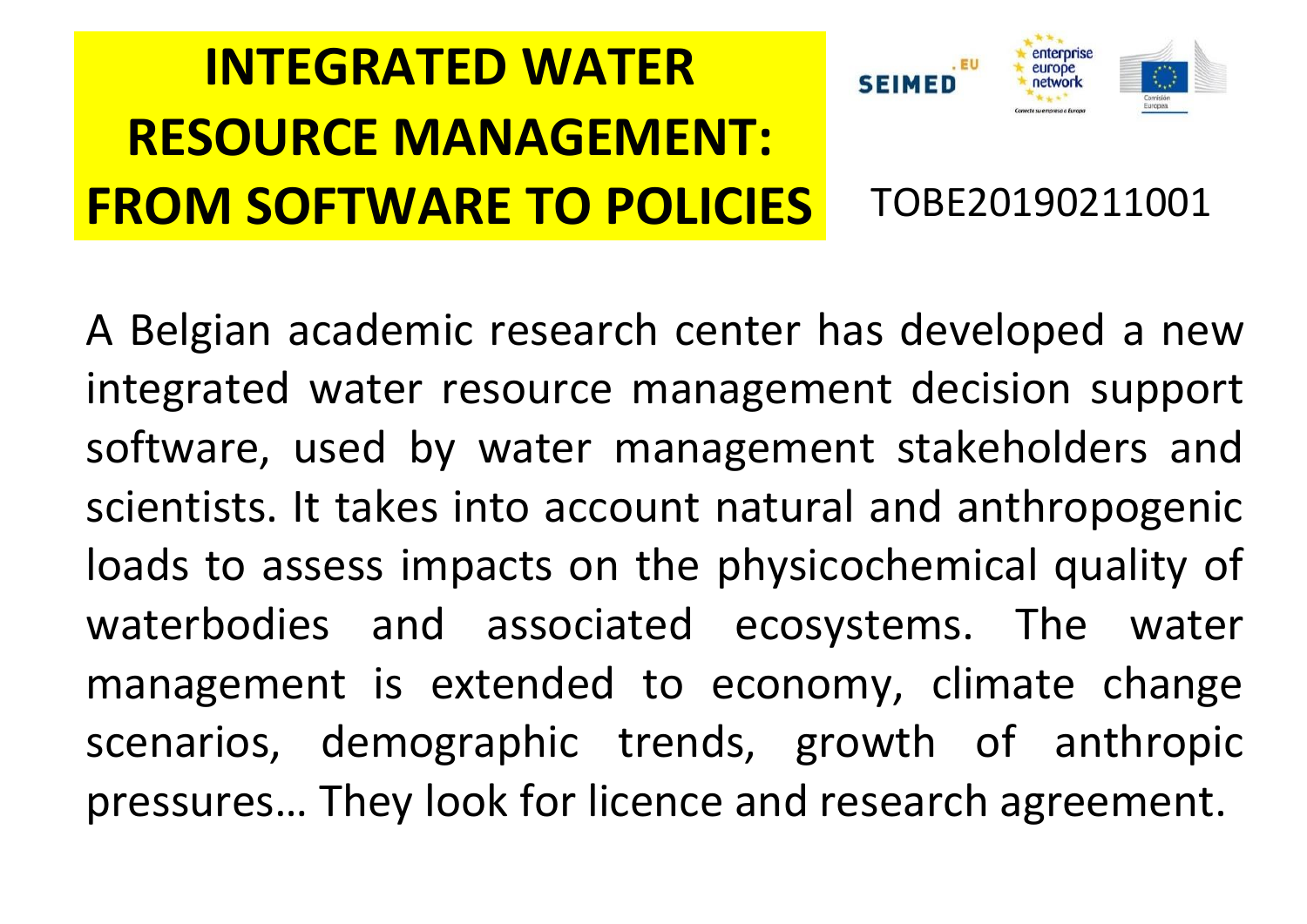**ECOLOGICAL AND COST-EFFICIENT HEAT STORAGE MATERIAL (HSM) FOR THERMAL ENERGY STORAGE SOLUTIONS** TODE20190227002

The German SME develops, produces and sells an innovative Heat Storage Material (HSM). It is used e.g. in wood stoves and reduces their emissions, increases their thermal efficiency and expands their field of application from solely single room heating to central heating. They look for partners to further develop and promote the innovative material.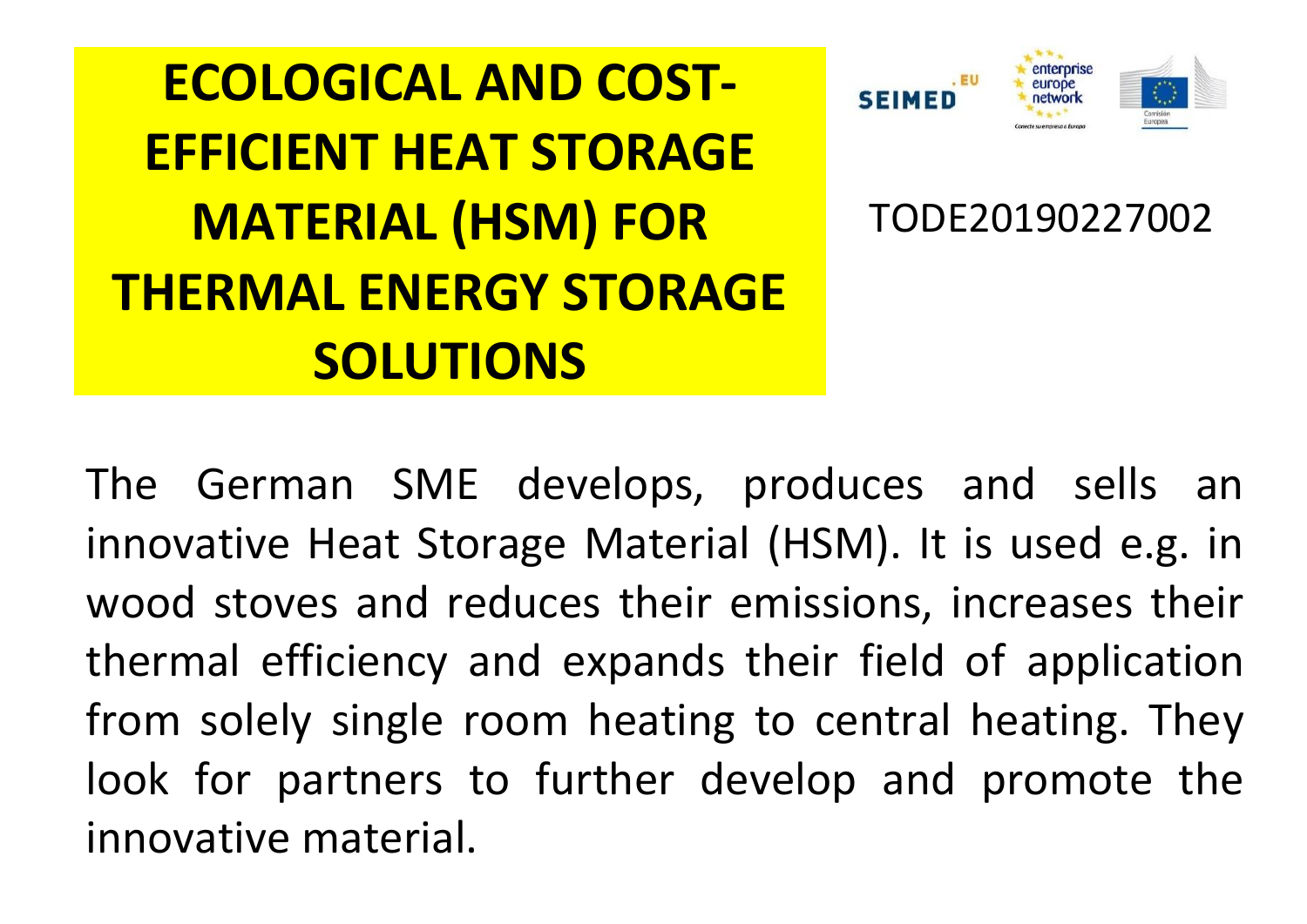#### **POWERFUL COMPOSITE SORBENT FOR THE REMOVAL OF CONTAMINANTS FROM WATER** TOSK20190111002

Slovak scientific research institute has developed a highly effective composite sorbent for the removal of contaminants from water for drinking purposes (mainly heavy metals such as arsenic, antimony, chromium, cadmium, lead). It can be also used in wastewater treatment, including wastewater from chemical and electronic industry. They look for cooperations license agreement or research cooperation agreement.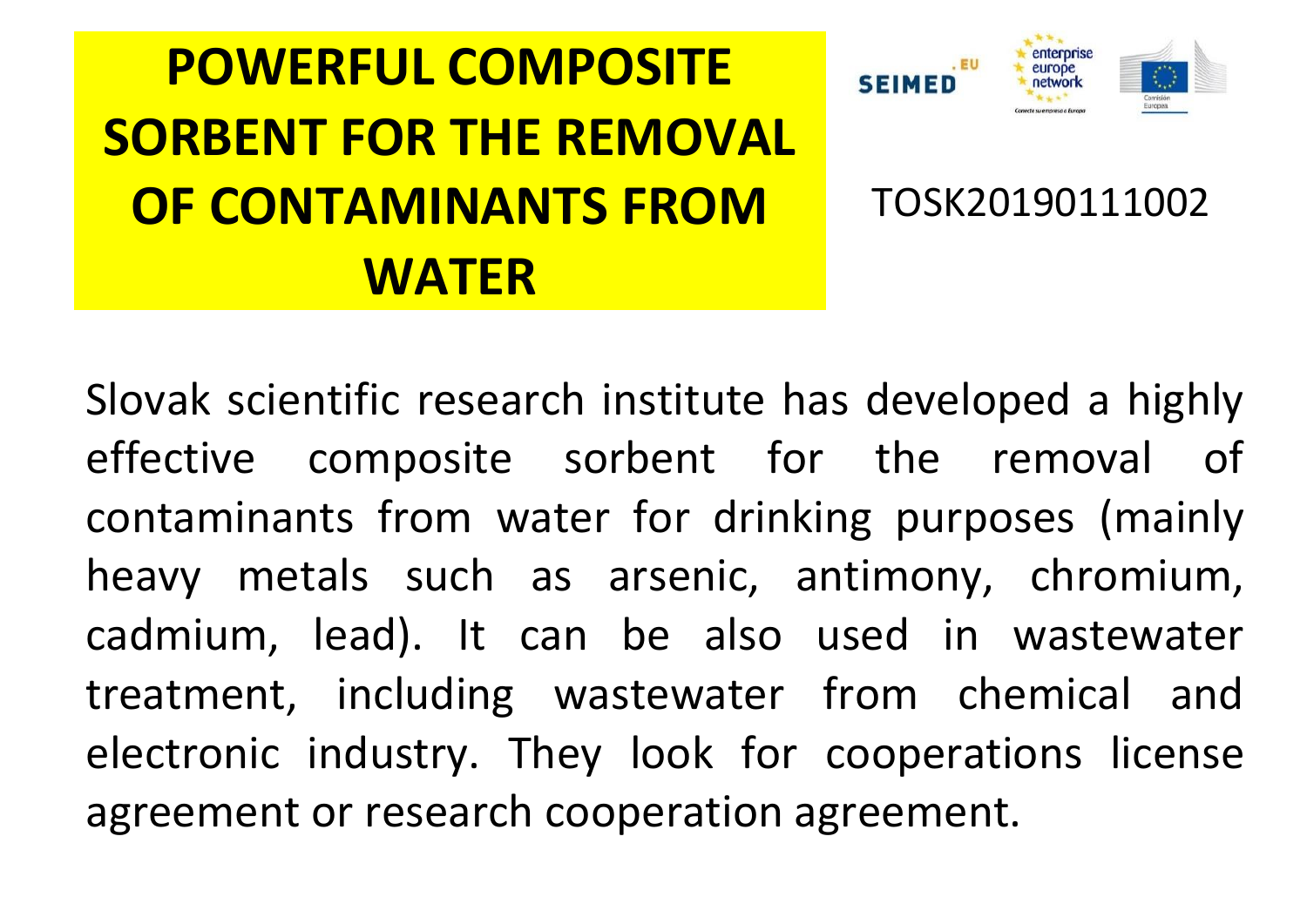#### **REMINERALISATION OF PURIFIED SEA WATER THAT REDUCES CORROSIVE EFFECTS ON WATER INFRASTRUCTURE** TOSG20190108001

A Singapore water technology startup has developed a process to quickly and cost-effectively remineralise purified water under controlled conditions. The process enriches purified water with calcium and magnesium, reducing its corrosive effects on water infrastructure. The startup is seeking commercial or technical partnerships with SME of all sizes, MNEs (Multinational Enterprises) or government organisations.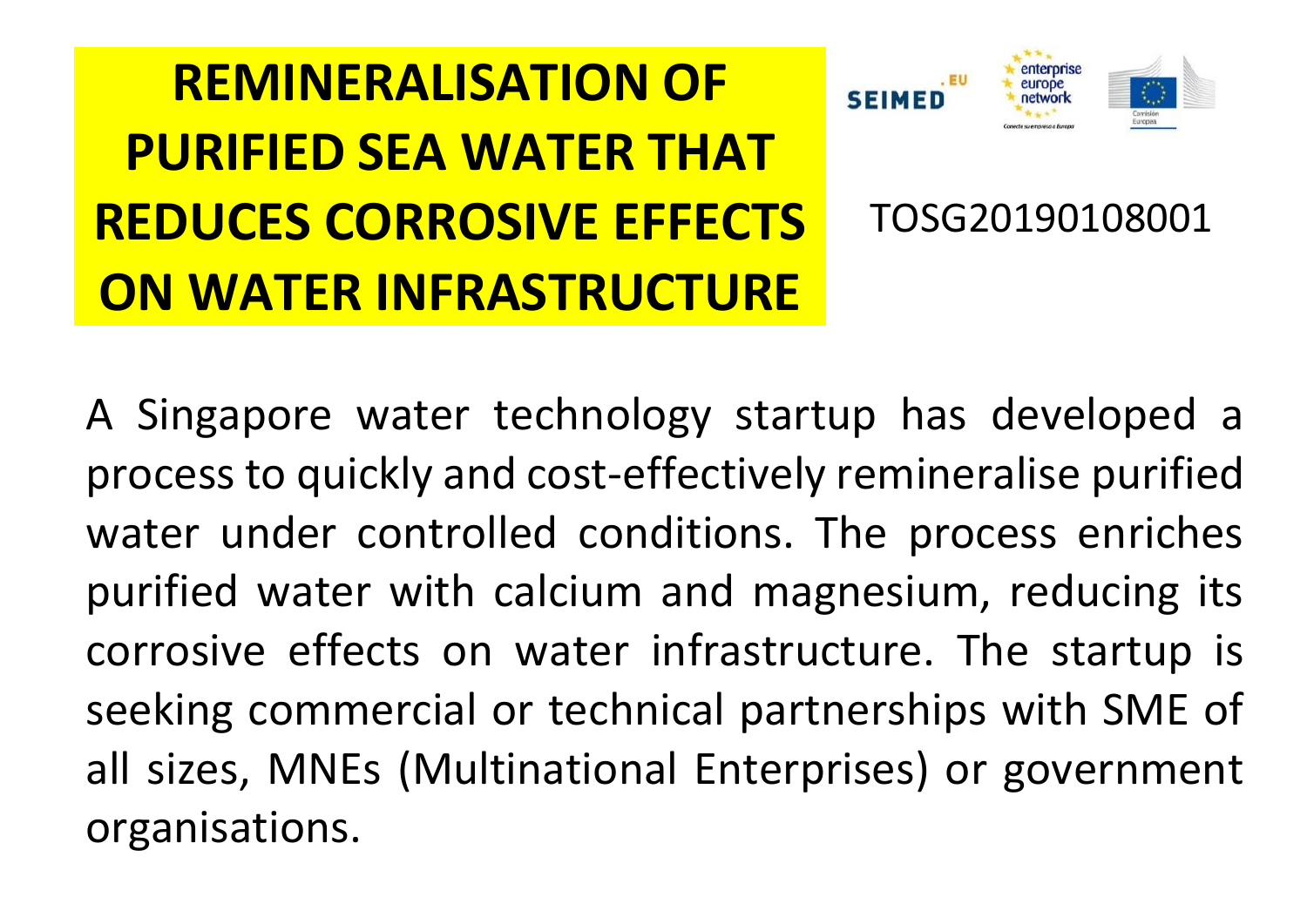**COLLABORATION IN R&D FOR GEOTECHNICAL, CHEMICAL-SOIL INTERACTION AND RAW MATERIAL MANAGEMENT**



TOIT20190215001

An Italian innovative startup company is offering services to optimize the chemicals performances and effects in the soil and to monitor and reduce the environmental impact for specific applications. They are active in research and development activities and can offer on-site field tests of geotechnical and chemical engineering. They look for research, technical and service agreement, they are open also to joint venture agreement.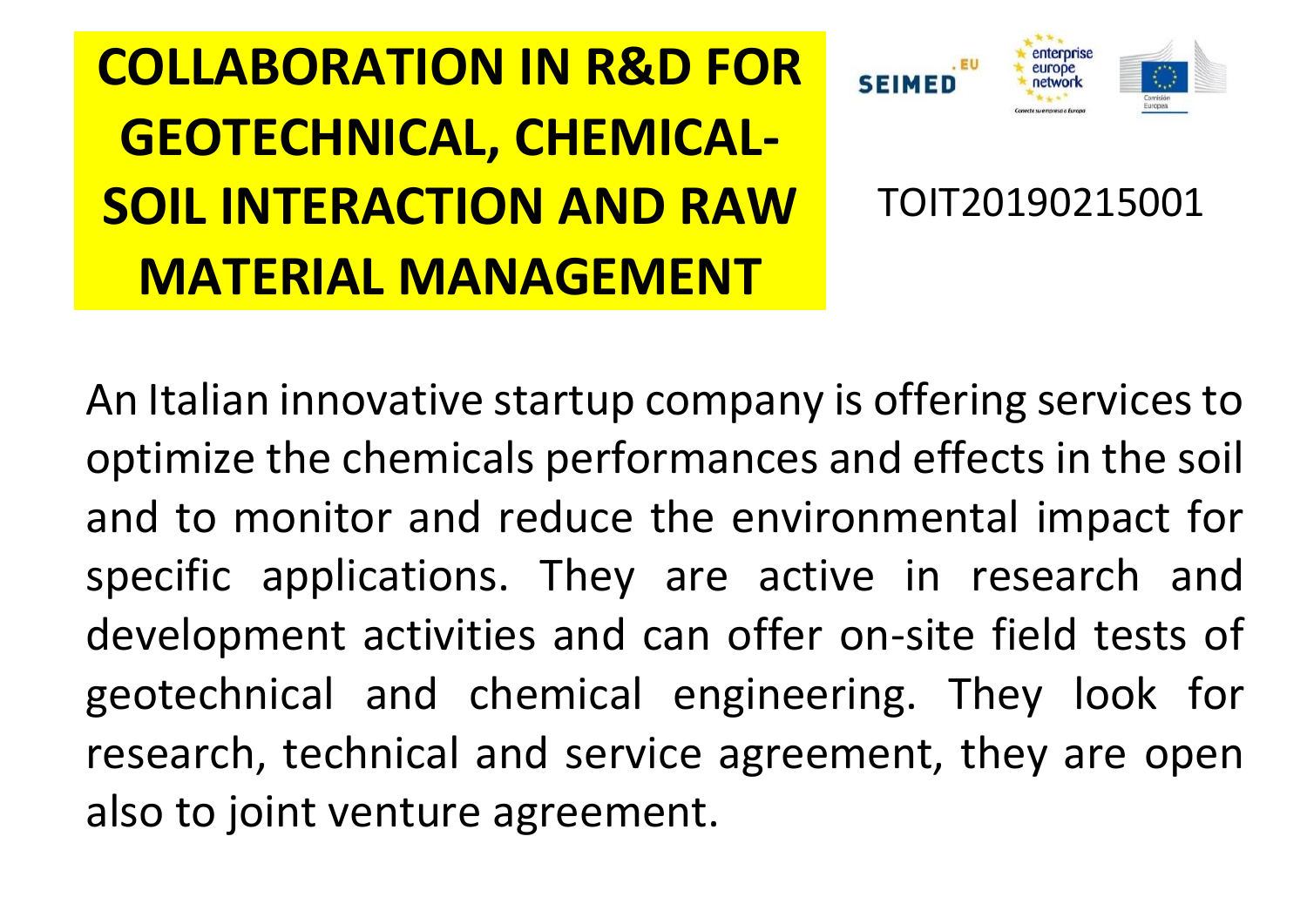# **SLUDGE THICKENING BY LOW ENERGY MICROFLOTATION TECHNOLOGY** TODE20190416002



A German engineering company developed and patented a microflotation wastewater treatment technology that has proven very effective in sludge thickening. In most cases, activated sludge can be thickened from 3-5g/l to 50-70g/l without the addition of flocculants. It significantly reduces the sludge volume for disposal and makes it more suitable as biomass or for incineration. Applications are in municipal as well as industrial wastewater treatment. License agreements are offered.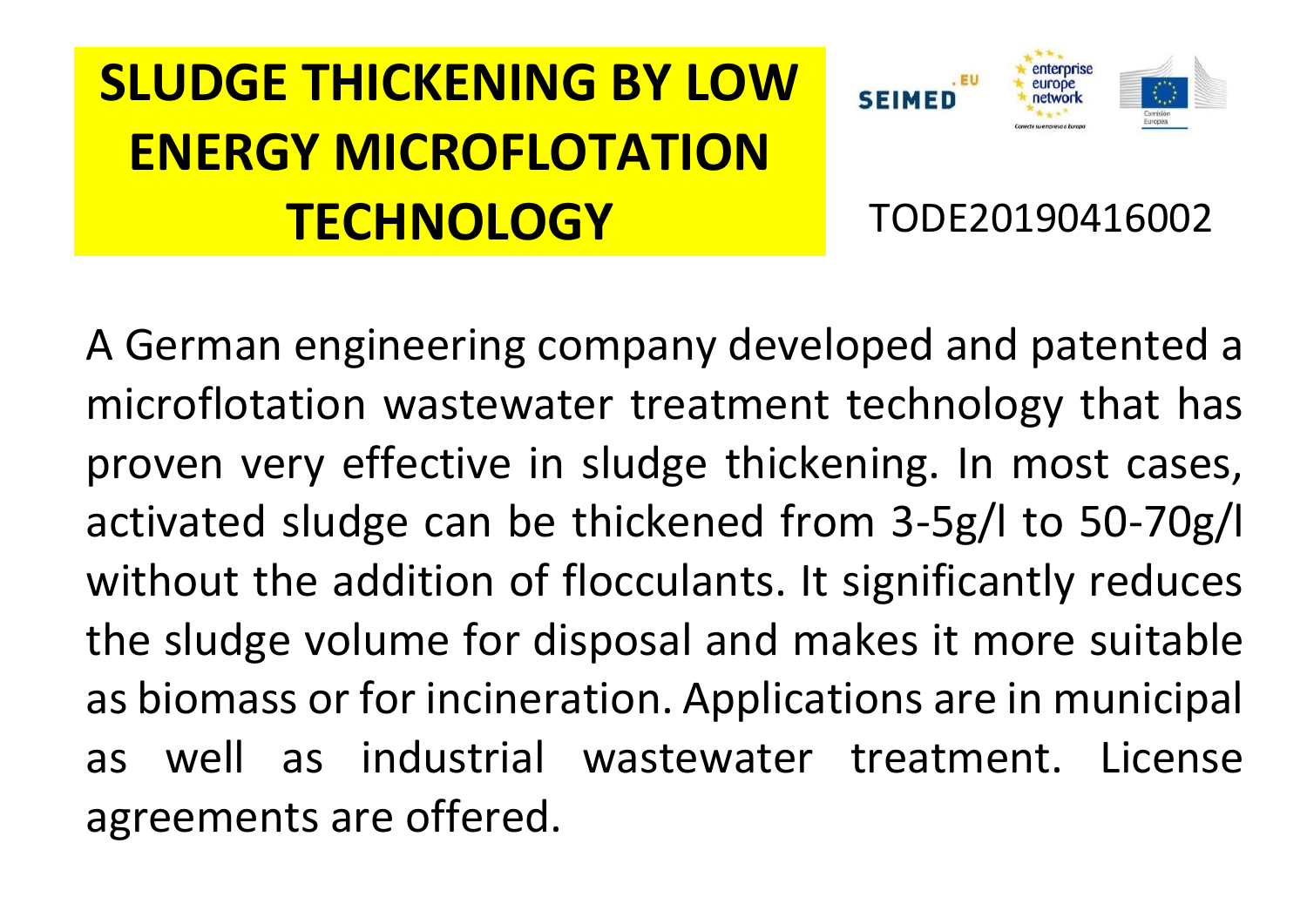#### **SMART SYSTEM FOR GREEN AREAS MAINTENANCE**

TOIT20181018001

An innovative start up based in Milan developed a new smart system able to collect and process all the environmental data necessary for monitoring the maintenance of green areas both in public/private gardens and in football fields. The company is looking for foreign companies in charge of green maintenance services interested in commercial agreement with technical assistance. Company owners have 30 years' experience in the field and are able to adapt the system upon specific requests.